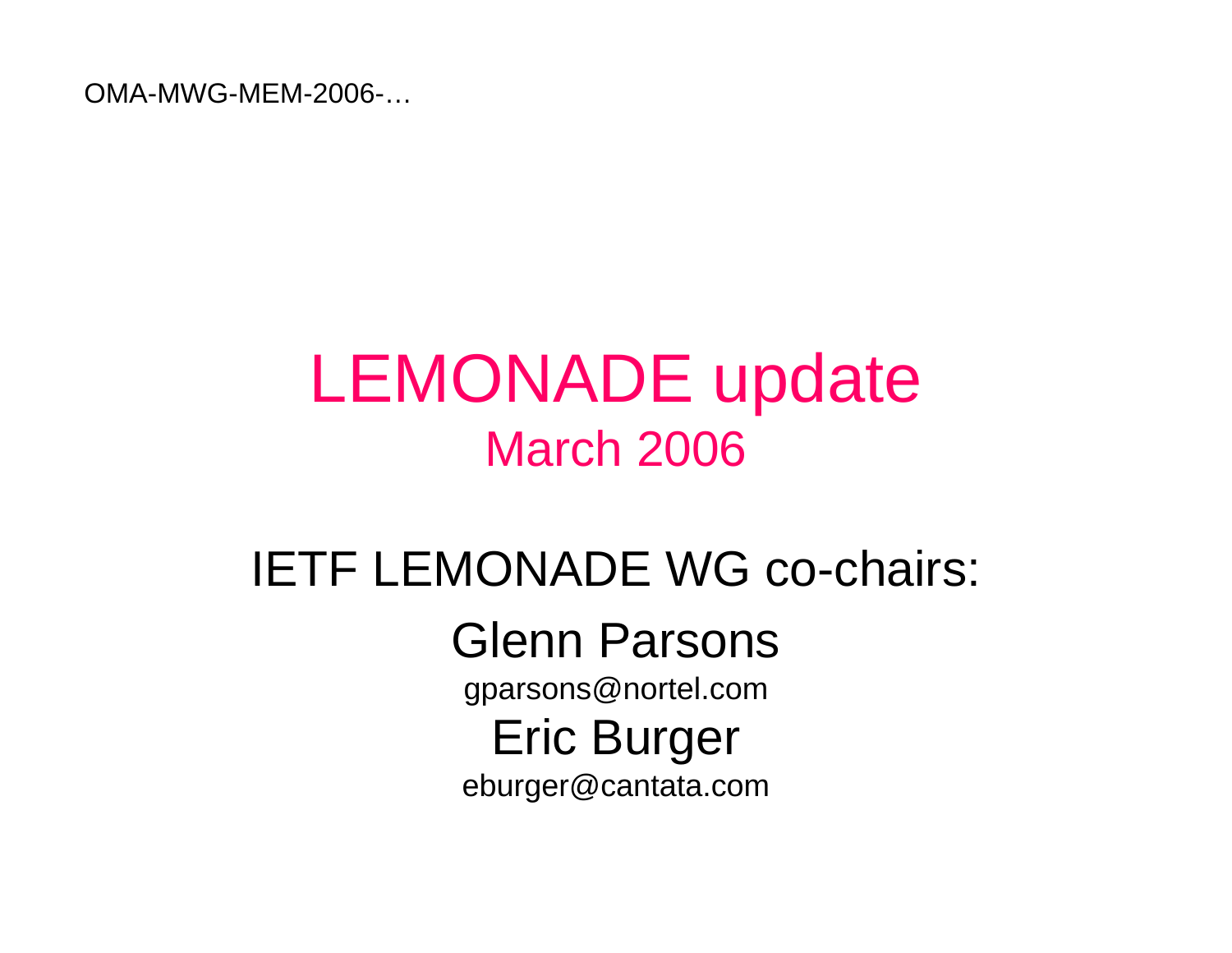# Summary

- Previous LEMONADE input to OMA
- LEMONADE Architecture
- LEMONADE Profile of MUSTs
- Relevant highlights
	- Notifications & Filters
	- **Links of the Company** Partial messages
	- Content Transformation
- Timeline
- Proposed realization of OMA requirements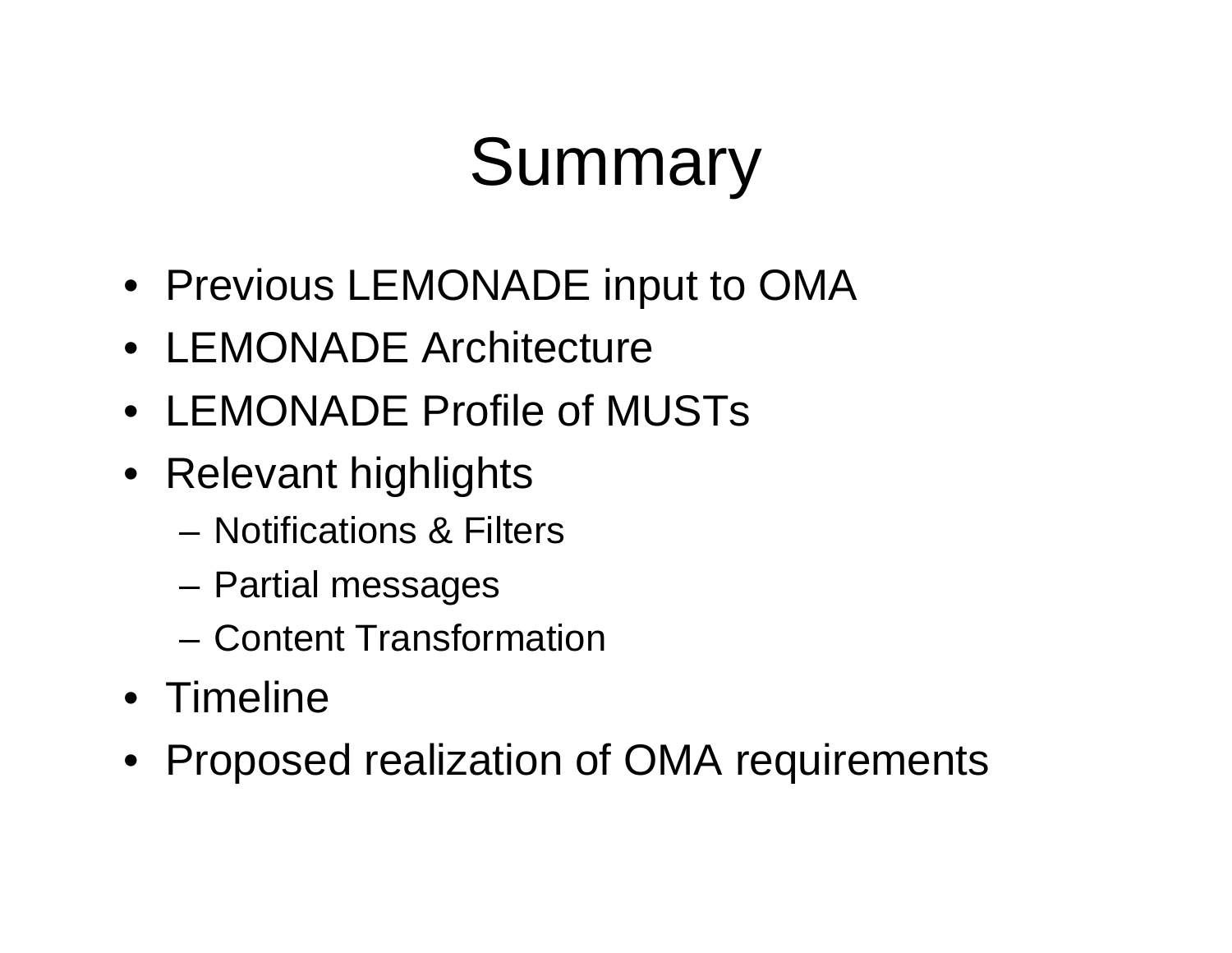# Previous LEMONADE input

• What is LEMONADE?

– OMA-MWG-MEM-2005-11 R1

- What is Internet Mail?– OMA-MWG-MEM-2005-12 R1
- Liaisons

and the state of the state Comments on RD, AD …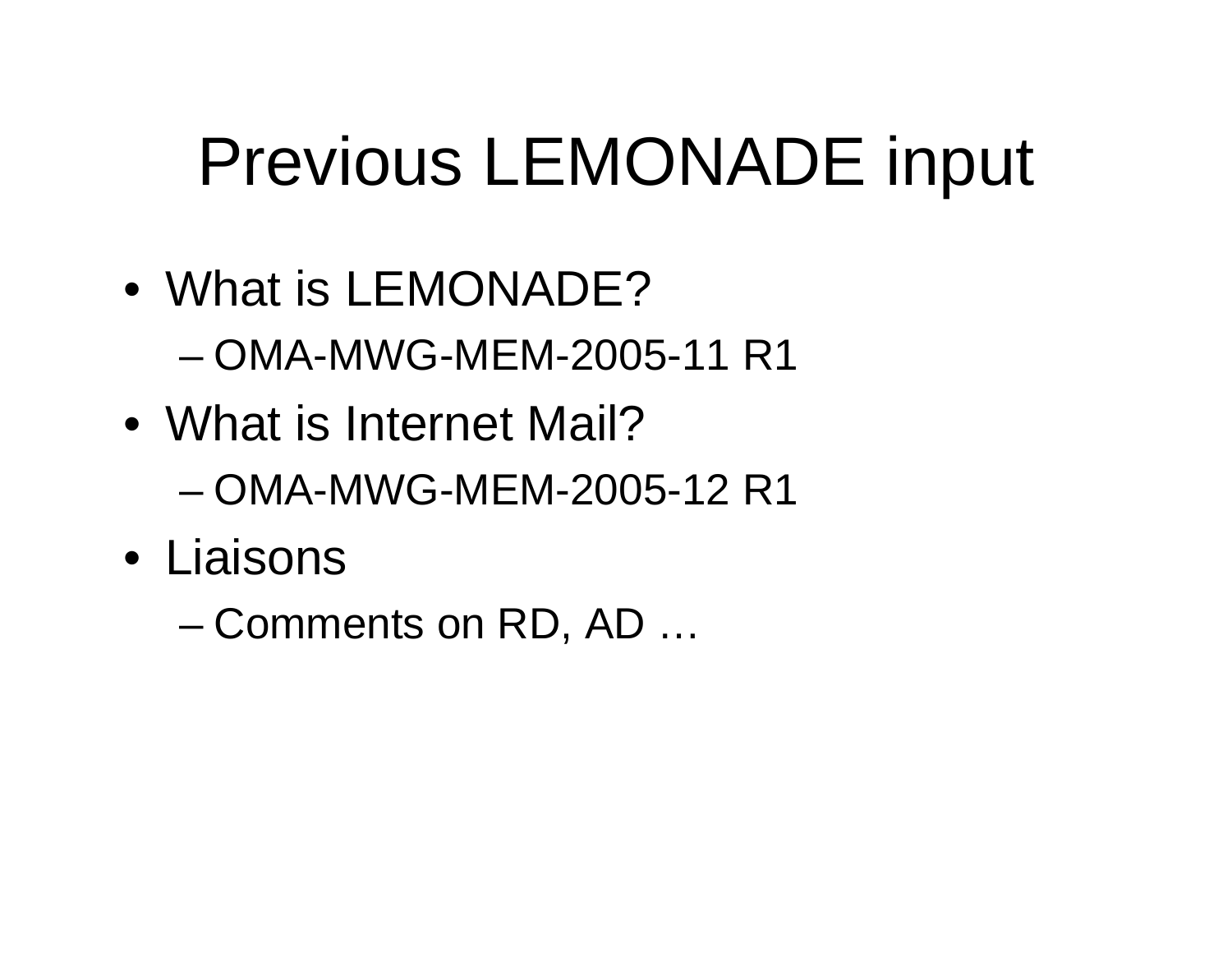### OMA Mobile Email (MEM) Logical Architecture Model



**Other Policies**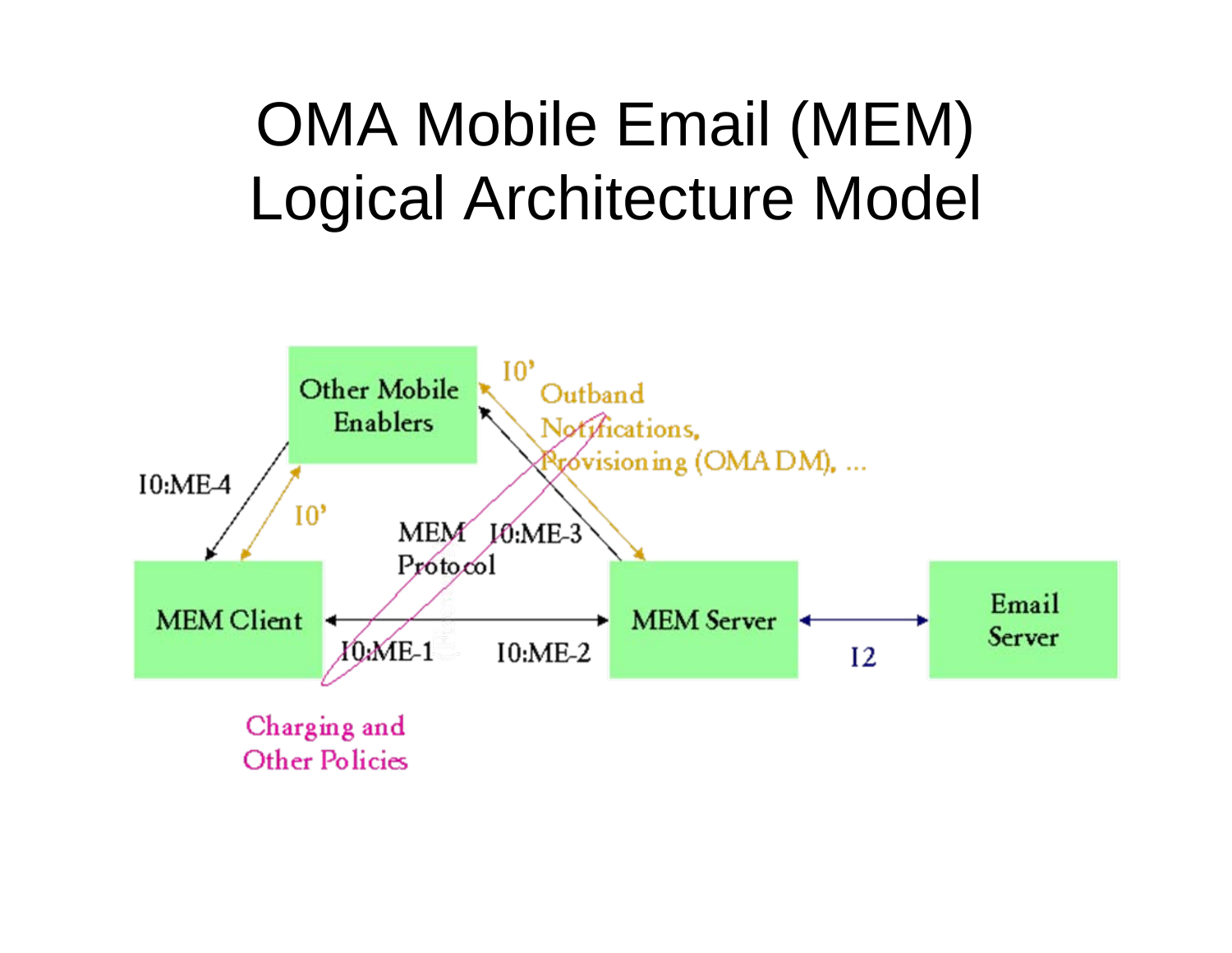### IETF LEMONADE Model (default IETF implementation choice)

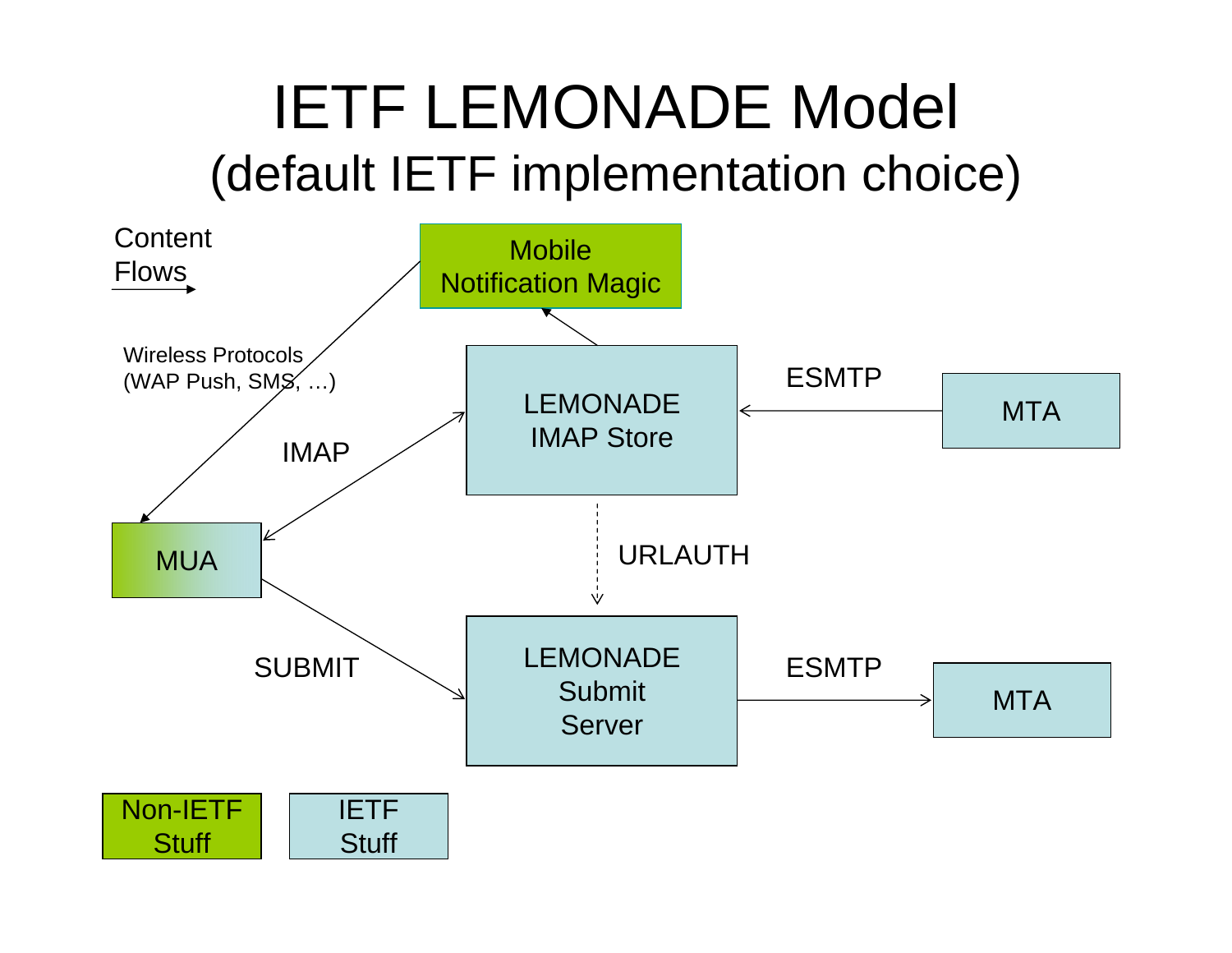

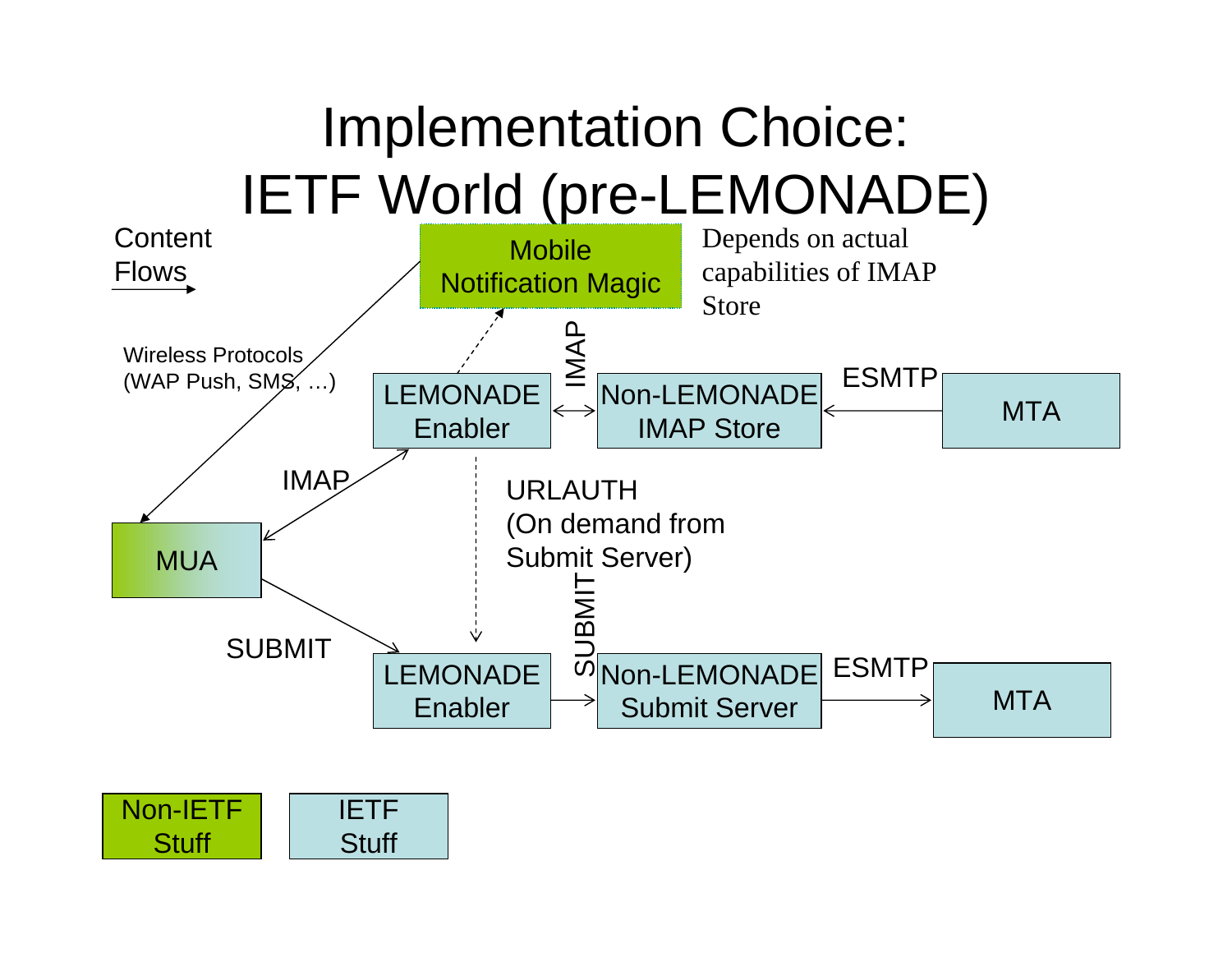#### Implementation Choice: Proprietary World With Standard Clients



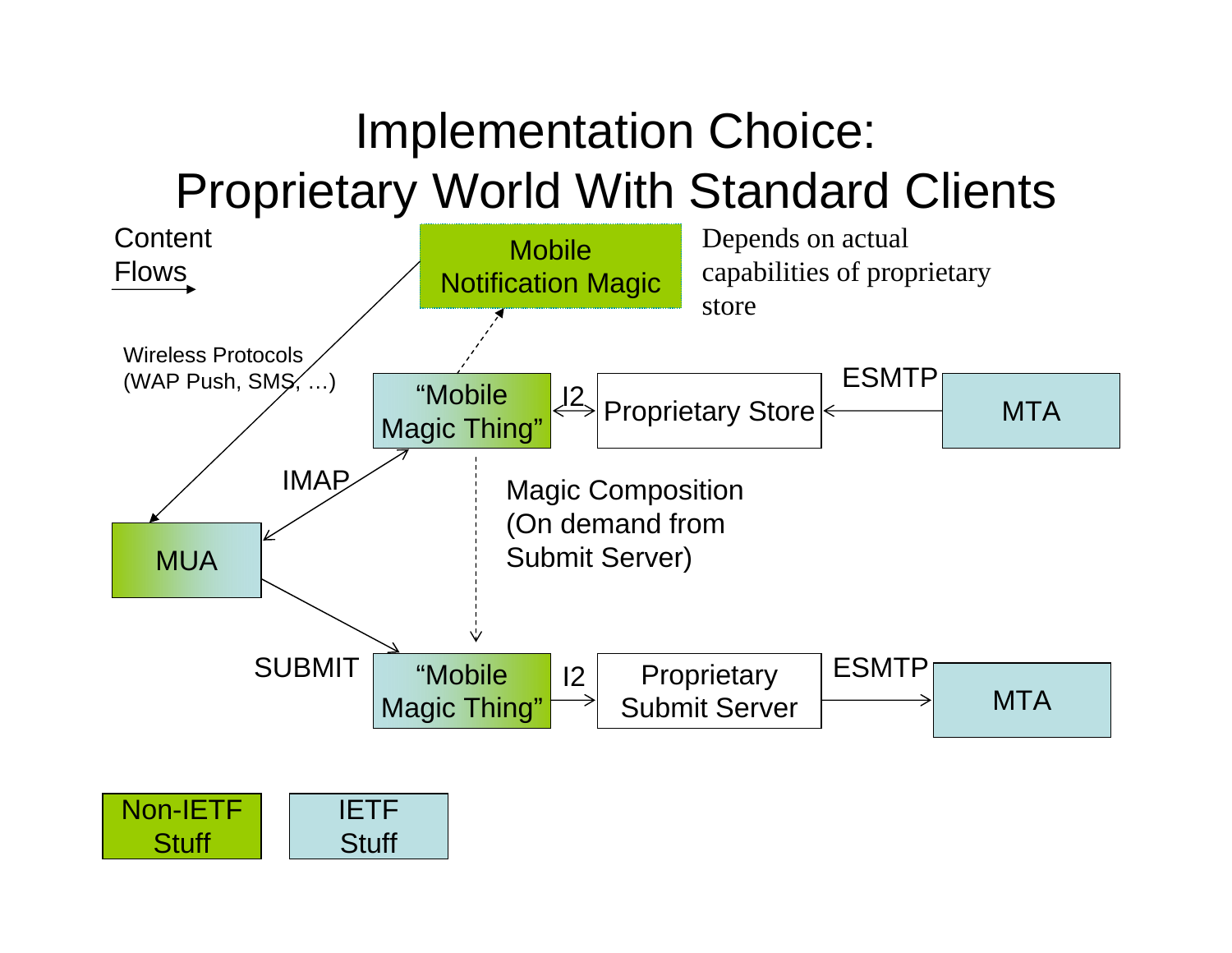# Profile MUST implement

#### IMAP

- STARTTLS
- CATENATE
- URLAUTH
- BURL
- UIDPLUS
- POSTADDRESS
- LITERAL+
- CONDSTORE
- •IDLE

#### SMTP

- AUTH
- PIPELINING
- 8BITMIME
- CHUNKING
- BINARYMIME
- $\bullet$ **DSN**
- SIZE
- ENHANCEDSTATUSCO**DES**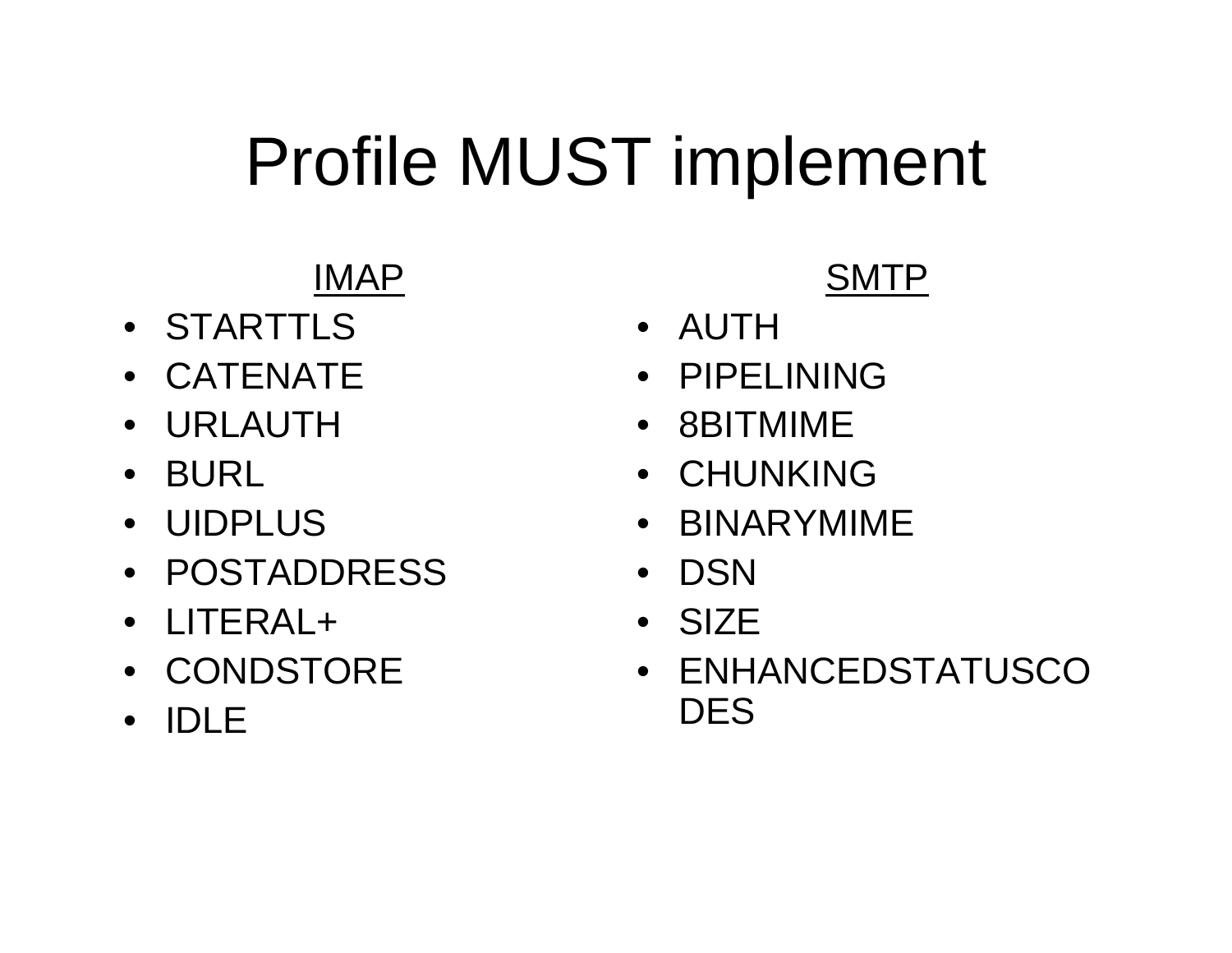# Profile-bis - MUST implement

Consensus on details

- All of original Profile
- •**CONVERT**
- Notifications & Filters
	- SIEVE
	- •SEARCH WITHIN
	- •VFOLDER
	- ESEARCH
	- •MSGEVENTS
- RECONNECT
- BINARY APPEND
- ANNOTATEMORE
- Allow Partial URLs in trio

#### Details near completion

- CLEARIDLE
- •**Compression** – COMPRESS
- Filter management
- Content TransformationStreaming
- Firewall traversal
- Proxies
- •Object encryption
- •Notification encryption
- SMTP extensions…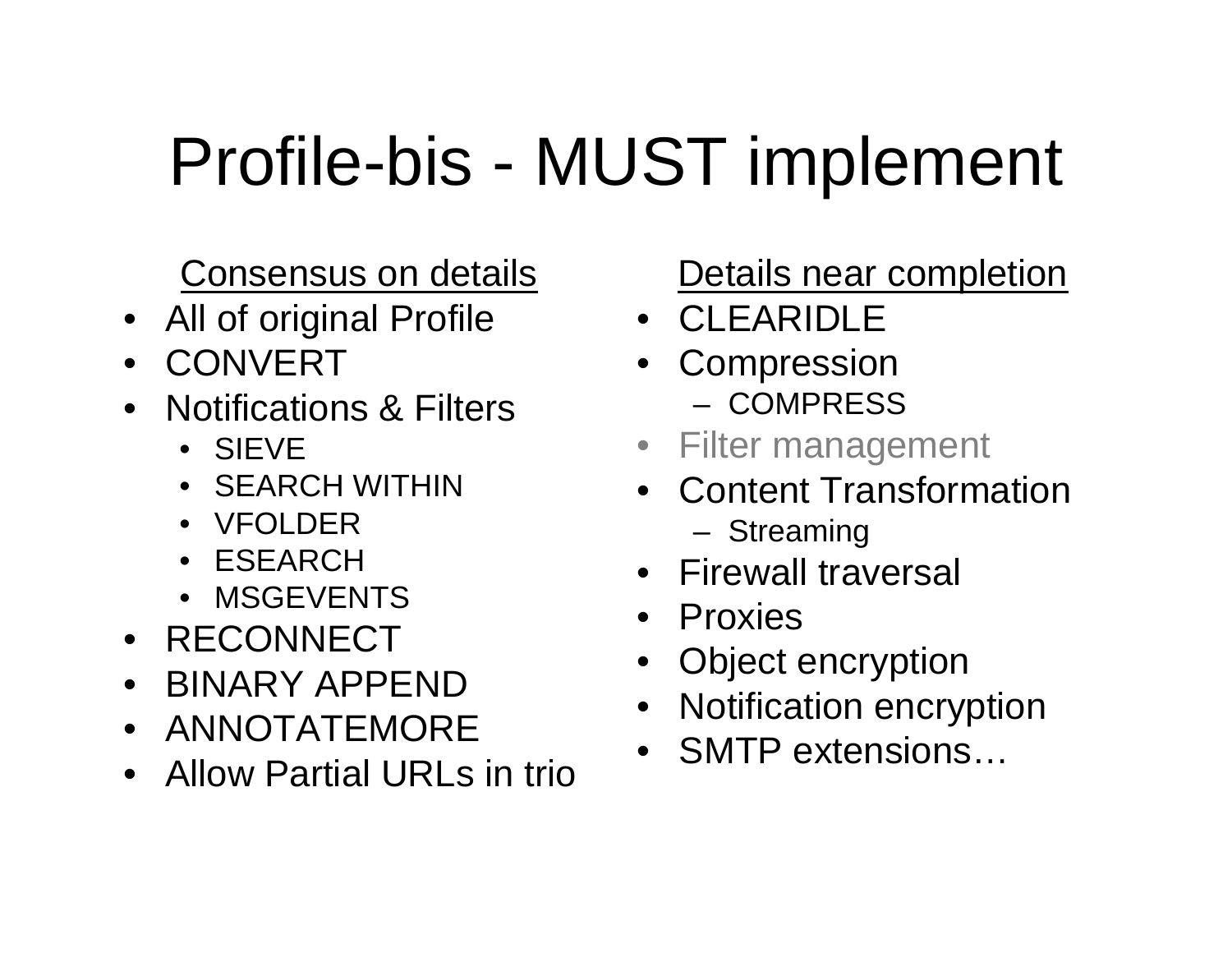## Notifications & Filters

- Server to server
	- AF
- Server to client
	- and the state of the state NF – SIEVE to filter & OMA EMN as transport
	- VF VFOLDER
	- DF SIEVE
- NF & DF management

–Manage SIEVE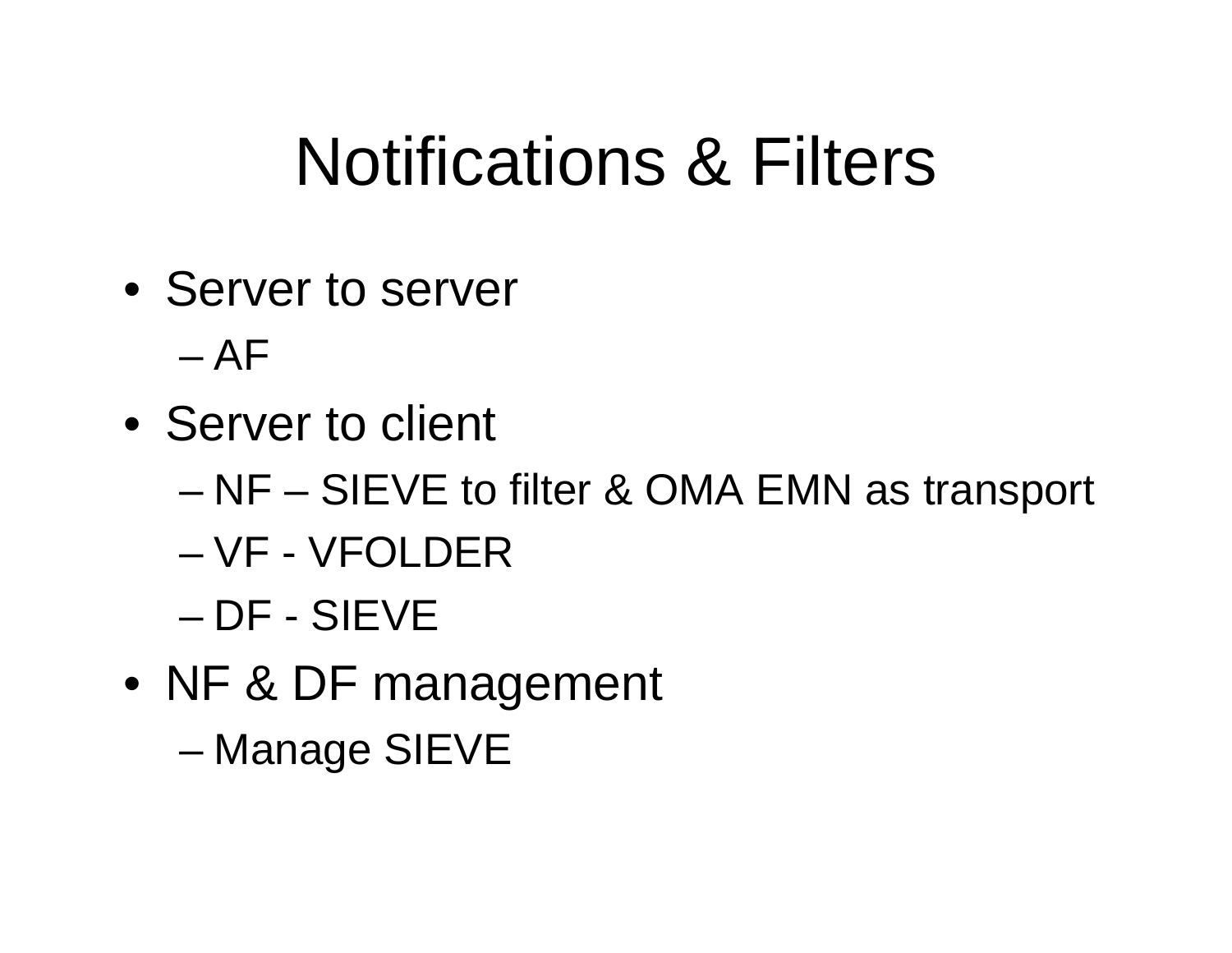### IETF LEMONADE Notifications

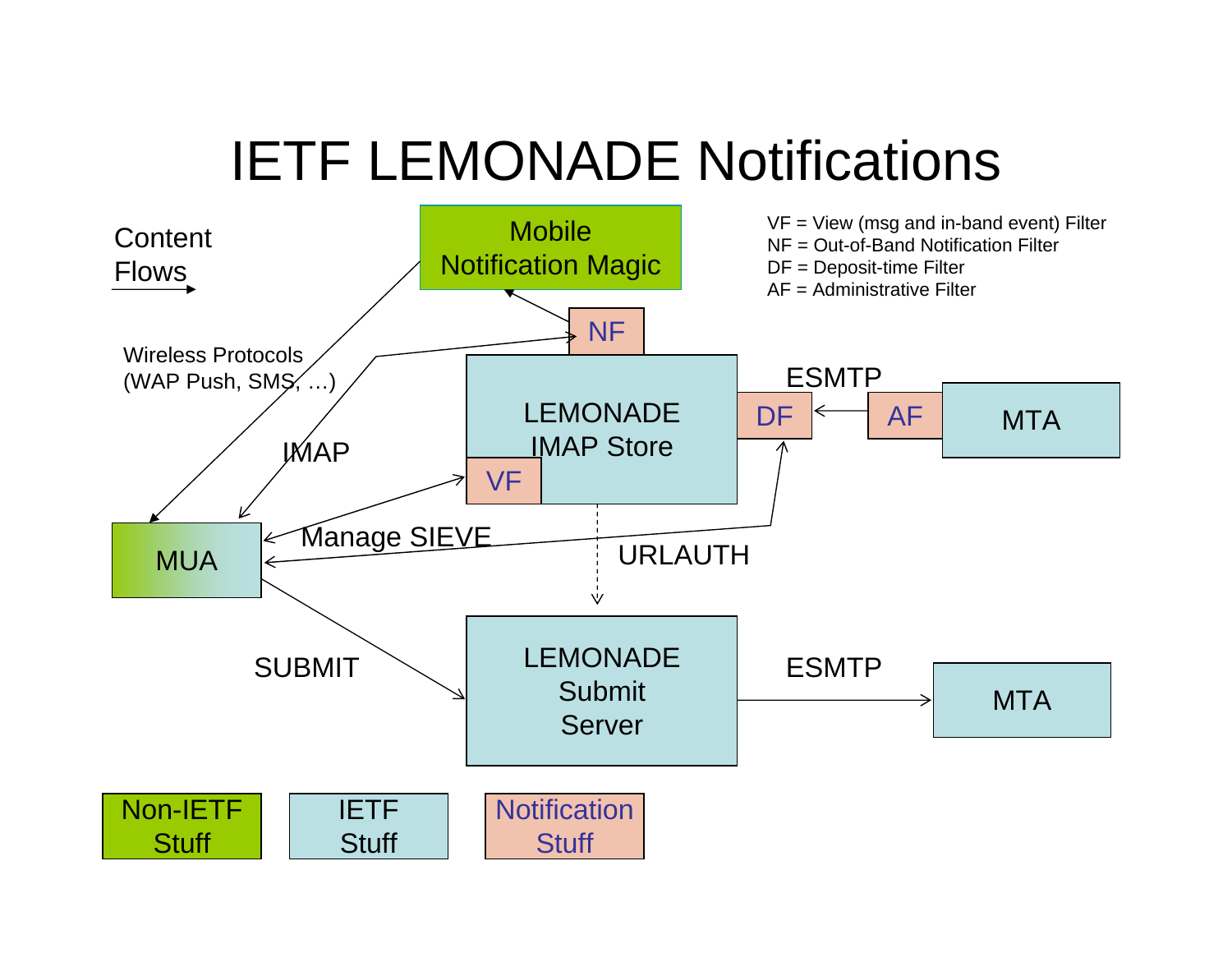## Partial messages

- Already in RFC2192bis (IMAPURL) – Partial fetch
- Explicit forwarding of parts of messages
	- and the state of the state Will add support in trio
	- –URLAUTH, CATENATE, BURL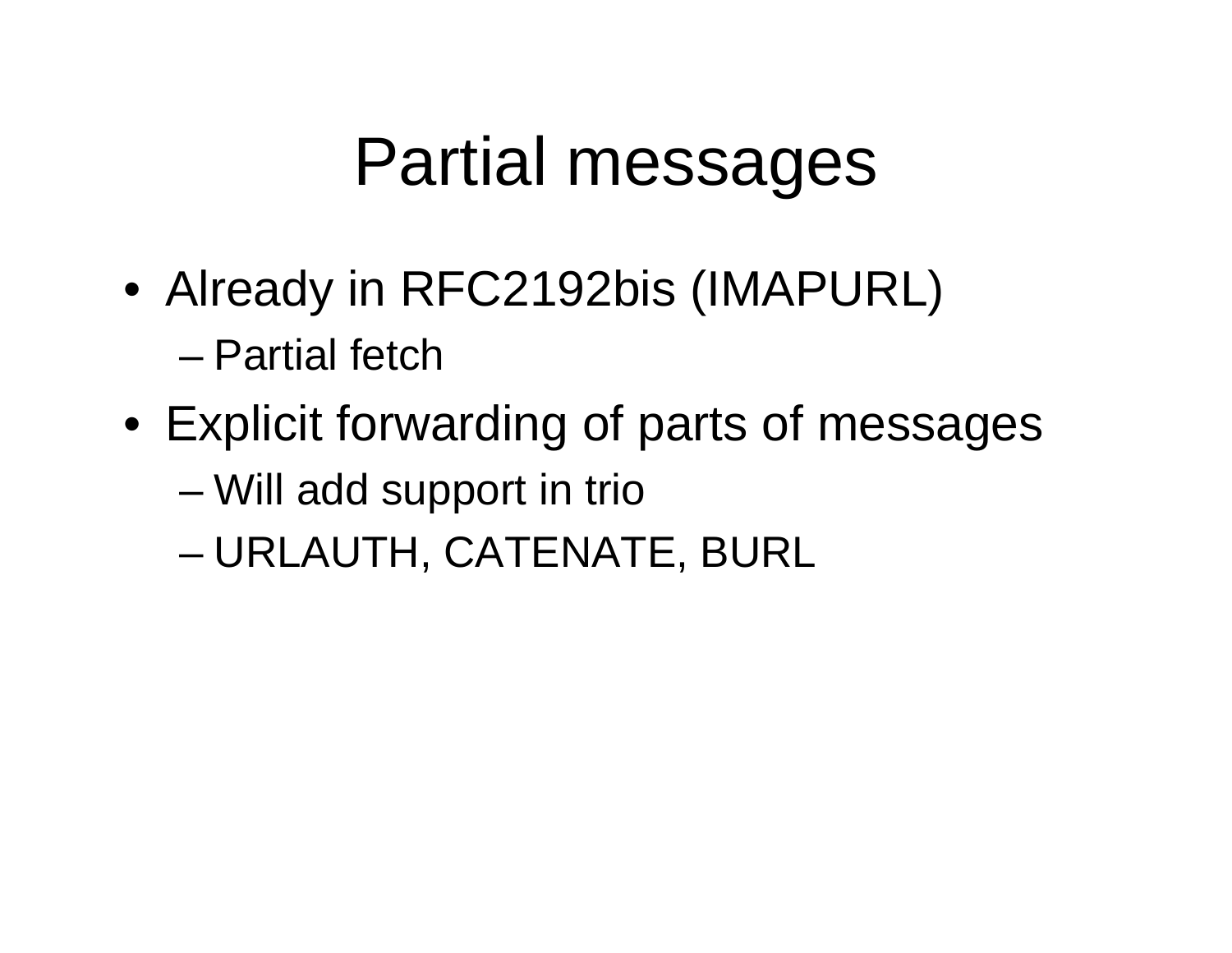# Content Transformation

- Using OMA STI to indicate parameters –LEMONADE baseline is only HTML-to-TXT
- Static or Streaming
- Encapsulated transformations
	- –**Compression**
	- and the state of the state Encryption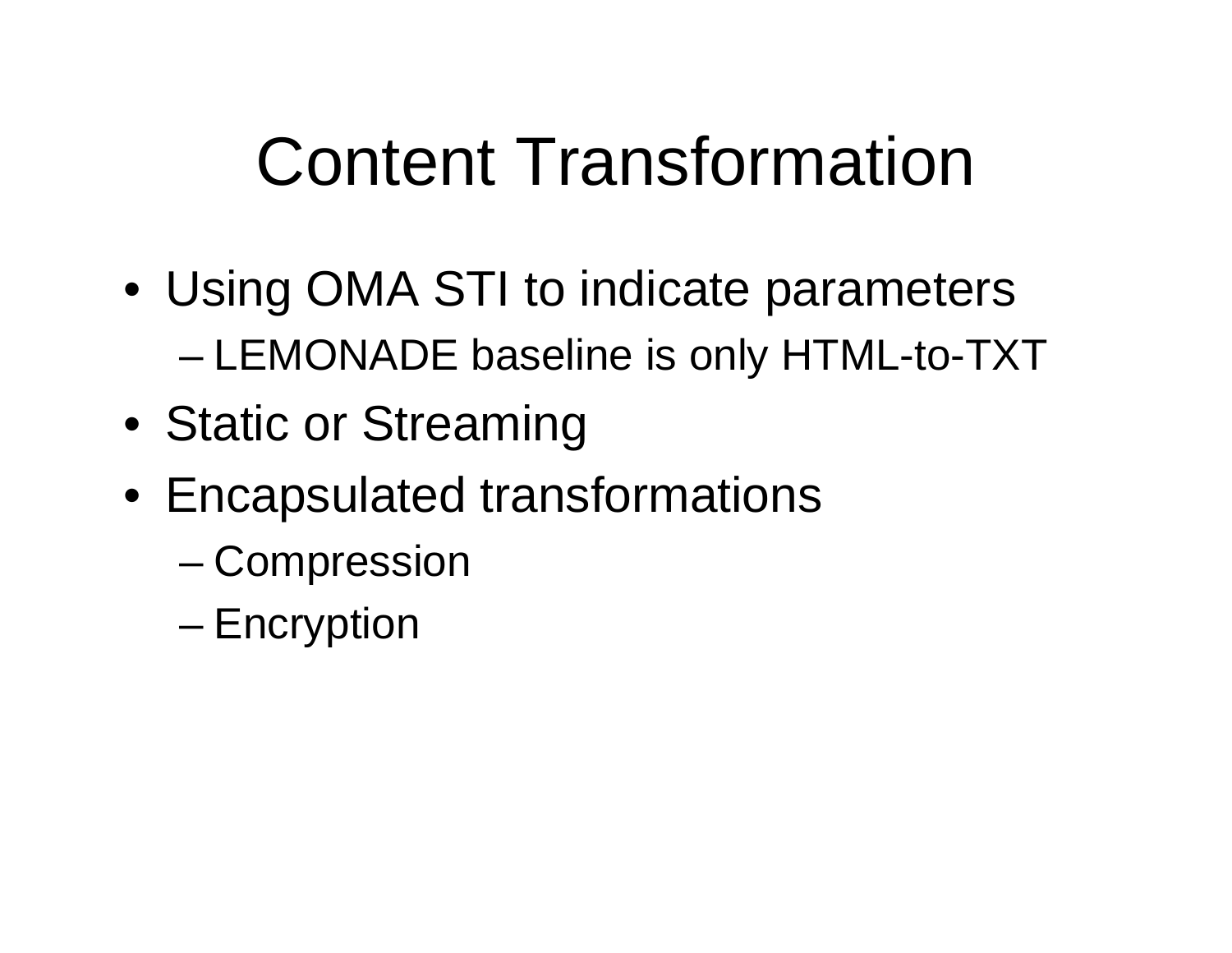## Timeframe

- Goals RFC 4416 – Published Feb 2006
- Profile RFC xxxx
	- and the state of the state RFC Editor Queue
	- –Publication April 2006
- Final Review of Profile-bis–May 2006
- Publication of Profile-bis–September 2006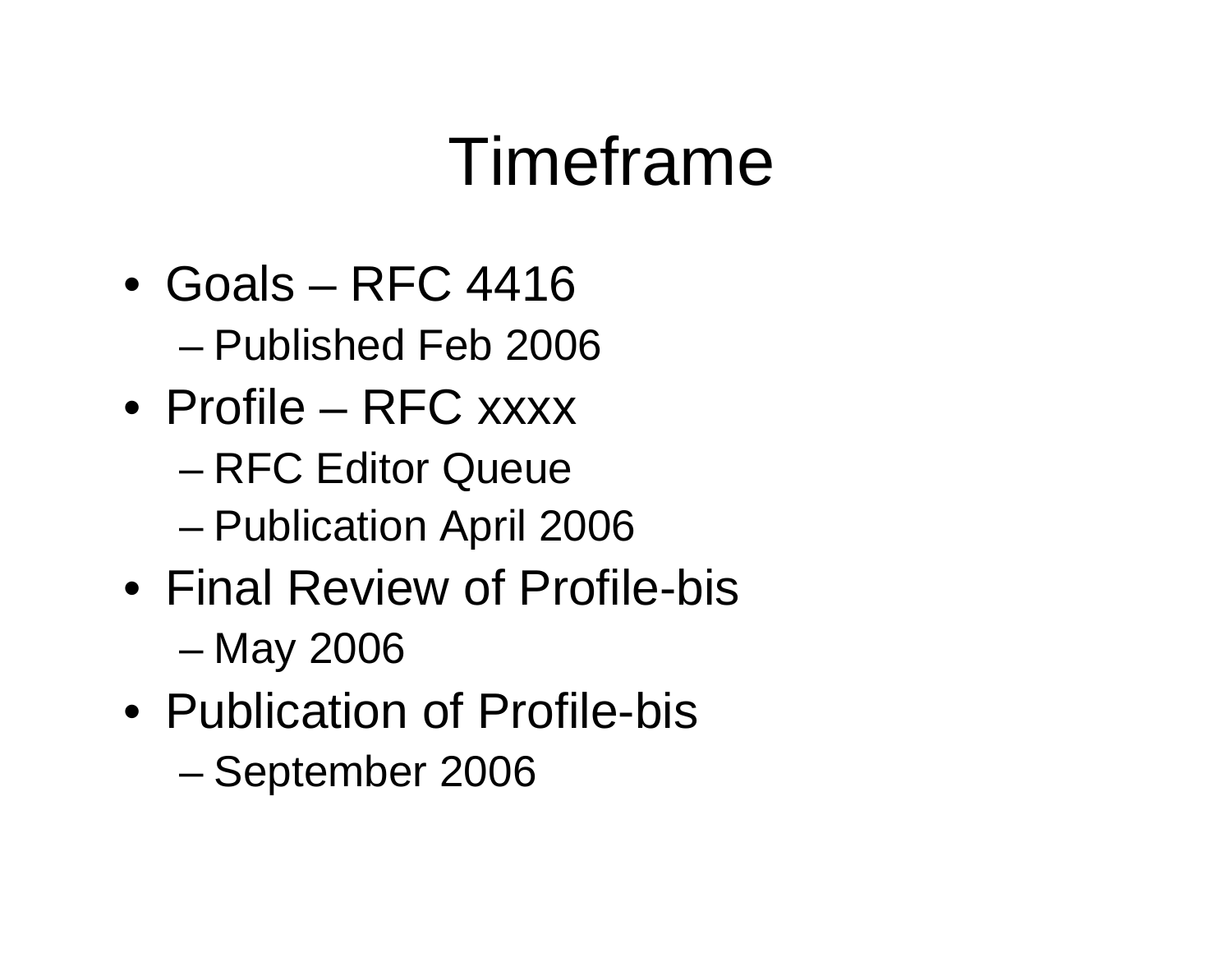## Realization of OMA model